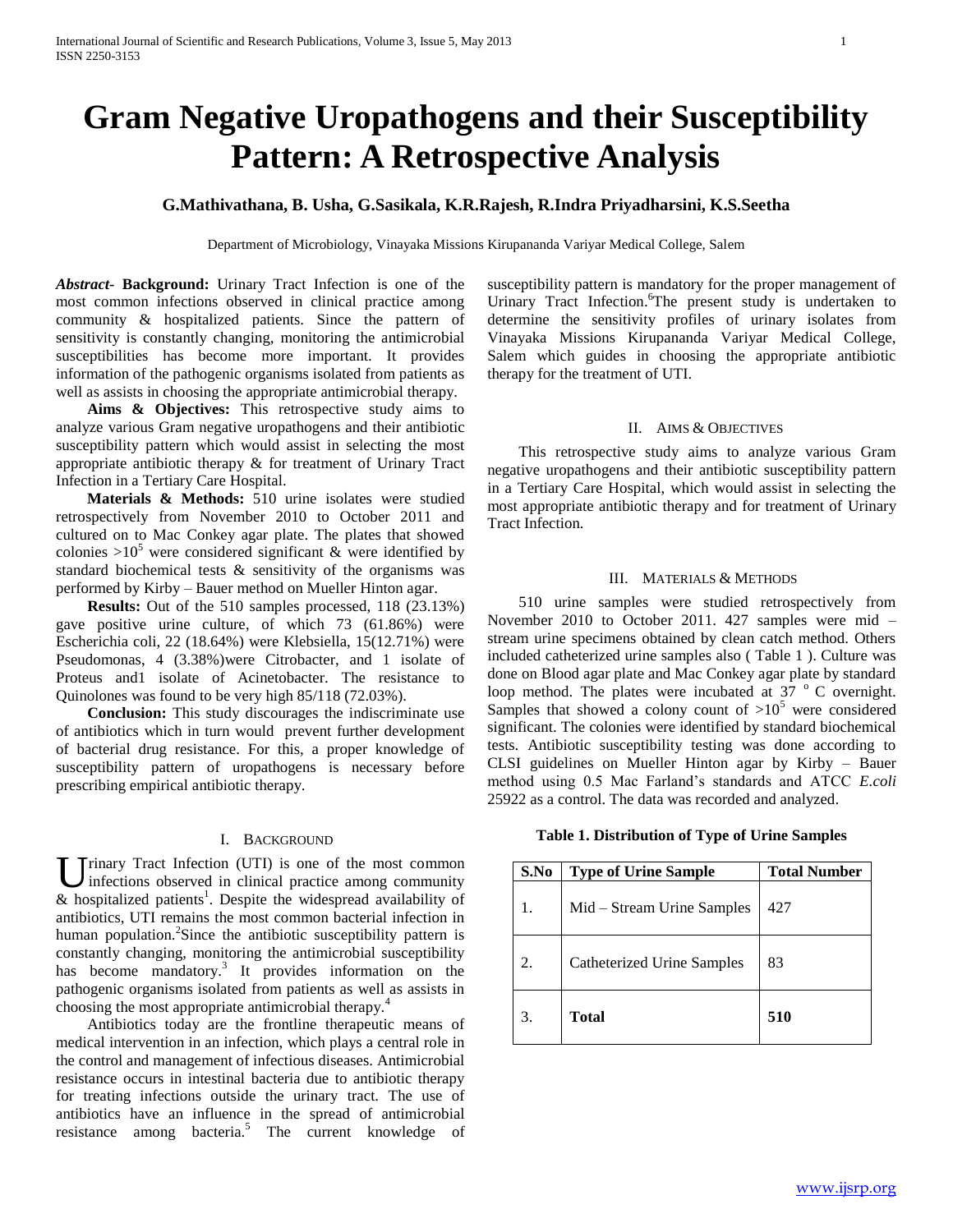International Journal of Scientific and Research Publications, Volume 3, Issue 5, May 2013 2 ISSN 2250-3153

## IV. RESULTS

 Out of the 510 samples processed, growth was seen in 116 (23.13%) samples. Out of the 116 isolates 73(61.86%) were *Escherichia coli*, 22 (18.64%) were *Klebsiella spp.,* 15 (12.71%) were *Pseudomonas spp.,* 4 (3.38%) were *Citrobacter spp.,* 1 sample of *Proteus spp*. (0.08%) and 1 sample of *Acinetobacter spp.* (0.08%) were obtained (Table. 2). Polymicrobial infection mounted to 12 (10.16%). 8 isolates of Candida were obtained.

# **Table 2. Percentage of various organisms isolated from Urine samples**

| Number of organisms( $n, \%$ ) |
|--------------------------------|
|                                |
|                                |
|                                |
|                                |

| Citrobacter spp.   | 4(3.38%)    |
|--------------------|-------------|
|                    |             |
| Proteus spp.       | $1(0.08\%)$ |
|                    |             |
| Acinetobacter spp. | $1(0.08\%)$ |
|                    |             |
| <b>TOTAL</b>       | 116         |
|                    |             |

The sensitivity pattern in all the organisms were as follows :

 Sensitivity to Imipenem was 100%, Nitrofurantoin was 90.57%, Amikacin was 83.02%, Netilmycin was 80.19%, Amoxyclav was 73.59%, fourth generation cephalosporin was 43.4%, Fluoroquinolones was 32.1% and Third Generation Cephalosporin was 30.8%. The sensitivity pattern of the isolated organisms to various drugs is given in Table 3.

# **Table 3. Sensitivity pattern of various organisms to various drugs**

| Name of the organism<br>isolated | <b>Percentage of sensitivity</b> |               |                |                |                |       |           |              |       |
|----------------------------------|----------------------------------|---------------|----------------|----------------|----------------|-------|-----------|--------------|-------|
| (n)                              | I                                | $A\mathbf{k}$ | 3GC            | 4GC            | <b>Nx</b>      | Nf    | <b>Nt</b> | Ac           | Pit   |
|                                  |                                  |               |                |                |                |       |           |              |       |
| Escherichia coli (73)            | 100                              | 84.93         | 34.24          | 27.39          | 19.17          | 82.19 | 78.08     | 30.13        | 93.15 |
| Klebsiella species (22)          | 100                              | 90.90         | 18.18          | 18.18          | $\mathbf{0}$   | 63.63 | 72.72     | 4.1          | 90.90 |
| Pseudomonas species (15)         | 100                              | 60            | 26.66          | 33.33          | 40             | 33.33 | 53.3      | 2            | 80    |
| Citrobacter species (4)          | 100                              | 75            | $\overline{0}$ | $\overline{0}$ | $\overline{0}$ | 50    | 50        | $\mathbf{0}$ | 50    |
| Proteus mirabilis (1)            | 100                              | 100           | 100            | 100            | 100            | 100   | 100       | 100          | 100   |
| Acinetobacter species (1)        | 100                              | 100           | 100            | 100            | 100            | 100   | 100       | 100          | 100   |